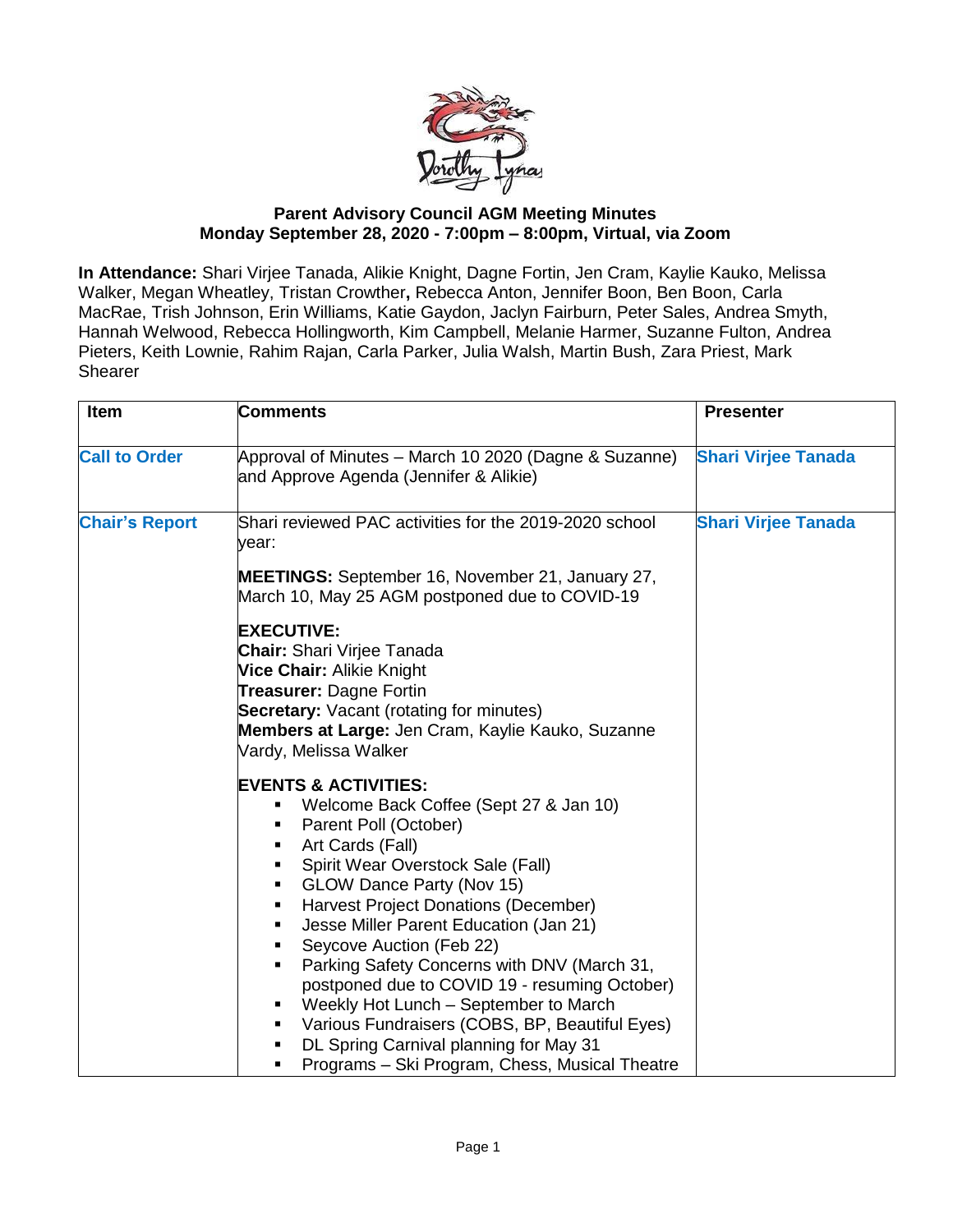| <b>Updated Bylaws</b><br>(Tabled Item) | Shari addressed proposed new bylaws drafted with initial<br>review in May, and advised that the new PAC Executive will<br>continue to work on review and approval in year ahead.<br>Approval of new bylaws moved to first 2020-2021 PAC<br>Meeting on November 09.                                                                                                                                                                                                                                                                                                                                                                                                                                                                                                                                                                                                                                                                                                                                                                                                               | <b>Shari Virjee Tanada</b> |
|----------------------------------------|----------------------------------------------------------------------------------------------------------------------------------------------------------------------------------------------------------------------------------------------------------------------------------------------------------------------------------------------------------------------------------------------------------------------------------------------------------------------------------------------------------------------------------------------------------------------------------------------------------------------------------------------------------------------------------------------------------------------------------------------------------------------------------------------------------------------------------------------------------------------------------------------------------------------------------------------------------------------------------------------------------------------------------------------------------------------------------|----------------------------|
| <b>Treasurer's</b><br><b>Report</b>    | Dagne reviewed 2019-2020 budget to actuals. We finished<br>the year with a surplus of \$16,855, putting us in a good<br>starting cash position for the next year. Jennifer asked for<br>further clarification of the MAL (Munch a Lunch/Hot Lunch<br>Program) refunds from the Spring term as orders were<br>cancelled once school was closed. Dagne advised these<br>are currently under review and communication underway<br>with the bank and individuals who are due refunds.<br>Dagne presented 2020-2021 budget for review. Due to this<br>previous positive cash position and limited expected<br>revenues (hot lunch not expected), the PAC has budgeted<br>for a \$18,955 deficit. Martin asked for further clarification on<br>the Technology Expense. Dagne and Principal Wheatley<br>provided further details regarding wish list (document<br>cameras, sound system) and necessity for technology<br>contingency funds to ensure inventory remains current as<br>technologies update.<br>Approval of 2020-2021 Budget moved to first PAC Meeting<br>on November 09. | <b>Dagne Fortin</b>        |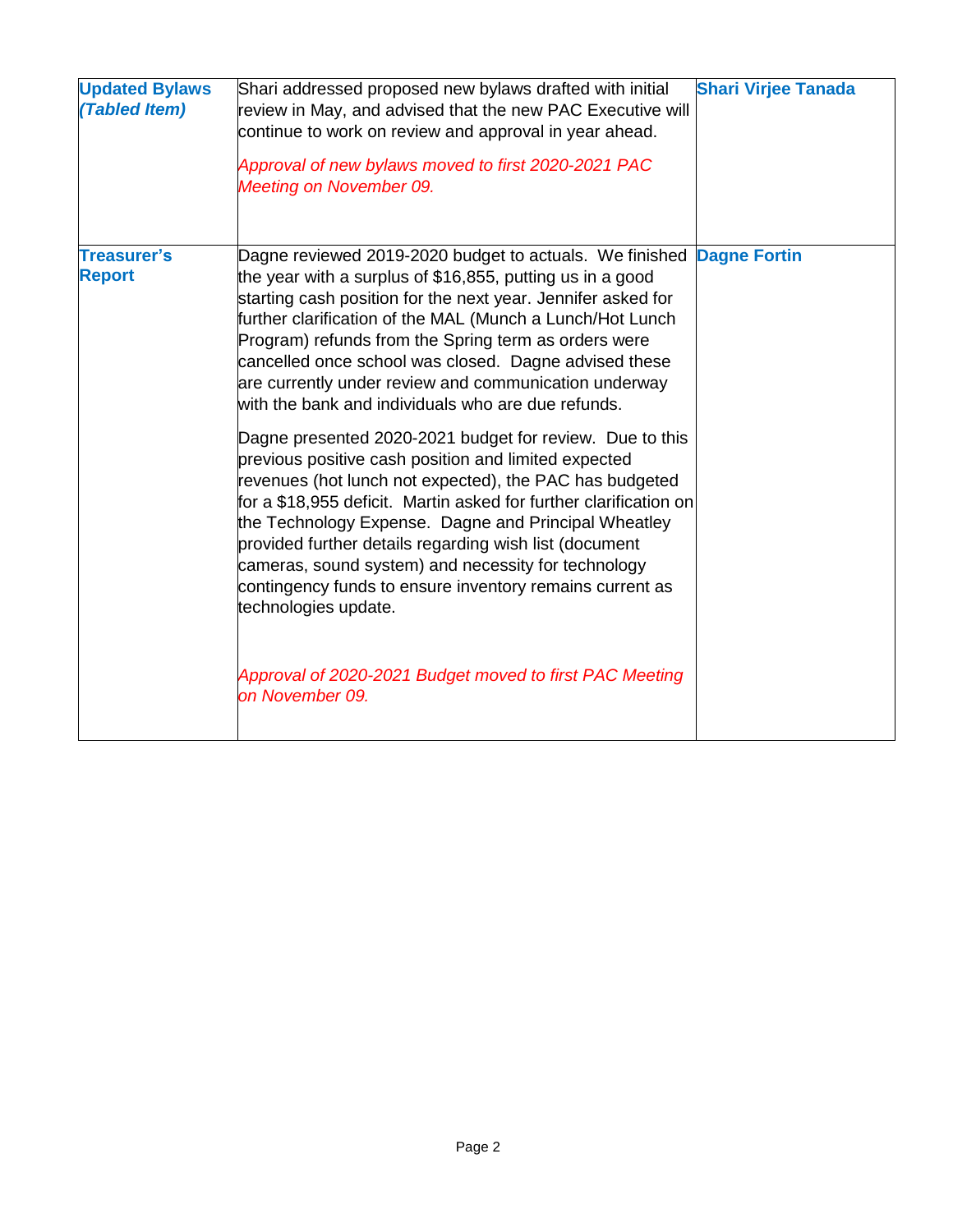| <b>Principal's Report</b> Principal Wheatley reviewed school restart and advised that Megan Wheatley<br>although it was an unsure start and that things have been<br>changing quickly, that overall it has been an extremely<br>positive return to school. She noted how nice it has been to<br>see laughter, curiosity, and enthusiasm return to the halls of<br>Dorothy Lynas. Principal Wheatley also thanked everyone<br>for being flexible and supportive through this process. She<br>then presented several requests for our school community: |
|-------------------------------------------------------------------------------------------------------------------------------------------------------------------------------------------------------------------------------------------------------------------------------------------------------------------------------------------------------------------------------------------------------------------------------------------------------------------------------------------------------------------------------------------------------|
| 1. Please continue with daily health checks for all<br>students before they come to school - a revised list<br>has been issued in order to focus on key symptoms<br>2. Please continue to check the North Vancouver<br>School District Website (www.sd44.ca) to monitor                                                                                                                                                                                                                                                                               |
| their continuous updates to the school restart plan<br>3. Please model physical distancing at school drop-off<br>and pick-up regardless of who is in your personal<br>bubble<br>4. Please send children to school in weather                                                                                                                                                                                                                                                                                                                          |
| appropriate clothing especially as we approach the<br>cold and rainy months ahead<br>5. Please ensure you respect the posted parking<br>restrictions on all streets leading to Dorothy Lynas<br>during drop-off and pick-up<br>6. Please encourage any families who may be                                                                                                                                                                                                                                                                            |
| struggling for social emotional support through this<br>pandemic by reaching out to their classroom<br>teacher, Vice Principal, or Principal                                                                                                                                                                                                                                                                                                                                                                                                          |
| Principal Wheatley wanted to remind everyone that even<br>though the doors to the school are physically closed, that<br>they are not closed in spirit. All of the Teachers and<br>Administration at Dorothy Lynas are here to support positive<br>home/school relationships and emphasized its importance.                                                                                                                                                                                                                                            |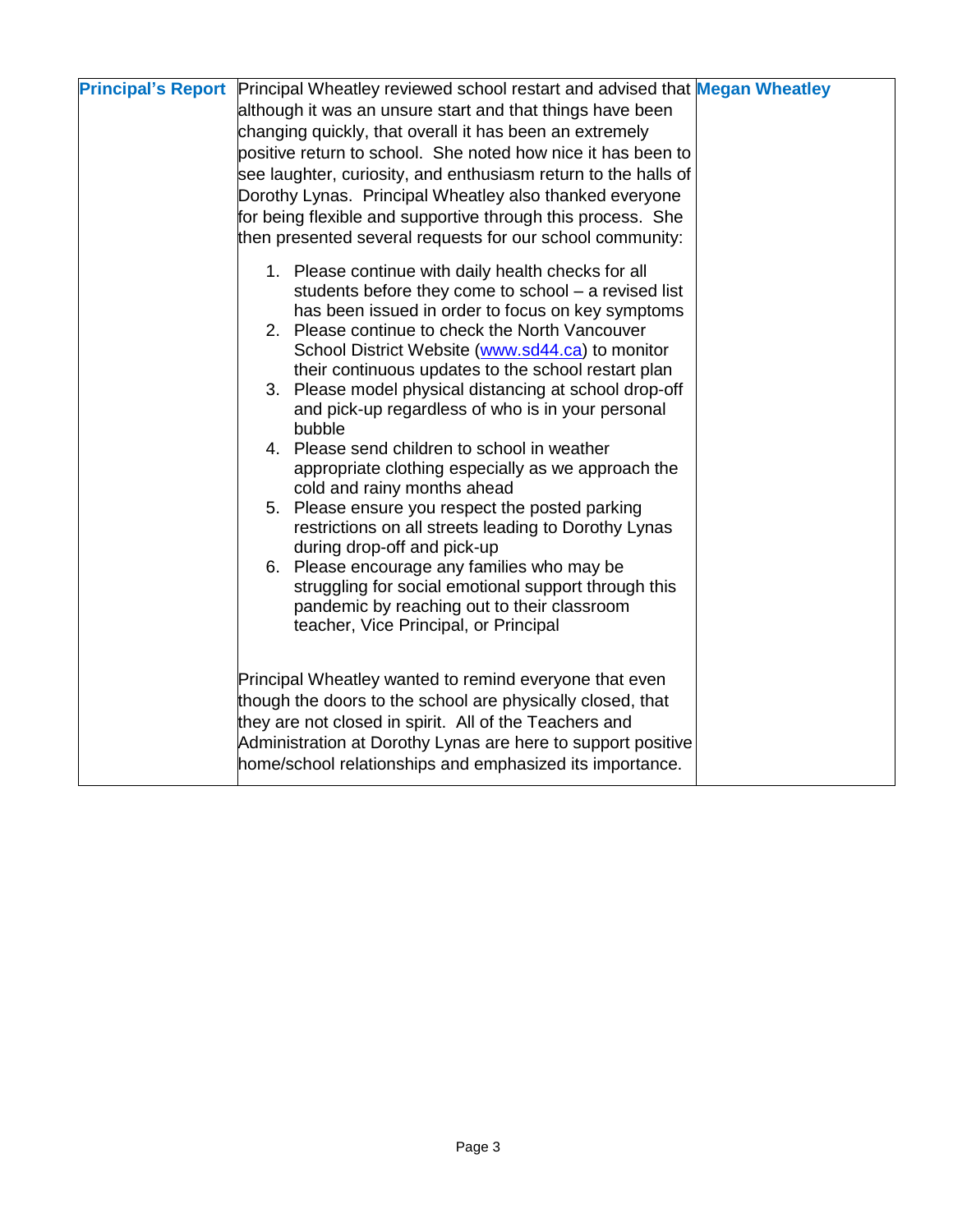| <b>PAC Executive</b><br><b>Elections</b> | All 2019-2020 PAC Executive members stepped down from <b>Shari Virjee Tanada &amp;</b><br>their current positions and a call for nominations & any<br>required voting began:                                                                                                                                                                         | <b>Alikie Knight</b> |
|------------------------------------------|------------------------------------------------------------------------------------------------------------------------------------------------------------------------------------------------------------------------------------------------------------------------------------------------------------------------------------------------------|----------------------|
|                                          | <b>President (Chair)</b><br>Alikie Knight was nominated for Chair and she accepted the<br>nomination. A call for nominations was made and no other<br>candidates came forward. Alikie was named PAC President<br>(Chair) for the 2020-2021 school year.                                                                                              |                      |
|                                          | Vice President (Vice Chair)<br>A call for nominations was made and Ben Boon stepped<br>forward. No other candidates came forward. Ben was<br>named PAC Vice President (Vice Chair) for the 2020-2021<br>school year.                                                                                                                                 |                      |
|                                          | <b>Treasurer</b><br>Dagne Fortin was nominated for Treasurer and she<br>accepted the nomination. A call for nominations was made<br>and no other candidates came forward. Dagne was named<br>PAC Treasurer for the 2020-2021 school year.                                                                                                            |                      |
|                                          | <b>Secretary</b><br>A call for nominations was made and Kim Campbell stepped<br>forward. No other candidates came forward. Kim was<br>named PAC Secretary for the 2020-2021 school year.                                                                                                                                                             |                      |
|                                          | <b>Members at Large</b><br>A call for up to 5 Members at Large was made. Melissa<br>Walker had previously stepped forward, and at the meeting<br>Kaylie Kauko, Jen Cram, and Rahim Rajan stepped forward.<br>No additional candidates came forward. Melissa, Kaylie,<br>Jen, and Rahim were named Members at Large for the<br>2020-2021 school year. |                      |
|                                          | Voting was not required as there were no nominations that<br>exceeded vacant positons.                                                                                                                                                                                                                                                               |                      |
|                                          | Thank you to everyone who stepped forward and the PAC<br>looks forward to a great (but different!) year ahead.                                                                                                                                                                                                                                       |                      |
| <b>AOB</b>                               | Thank you to Shari for serving this past year as PAC Chair. All<br>Next PAC Meeting - Monday, November 9, 2020 7-8pm                                                                                                                                                                                                                                 |                      |